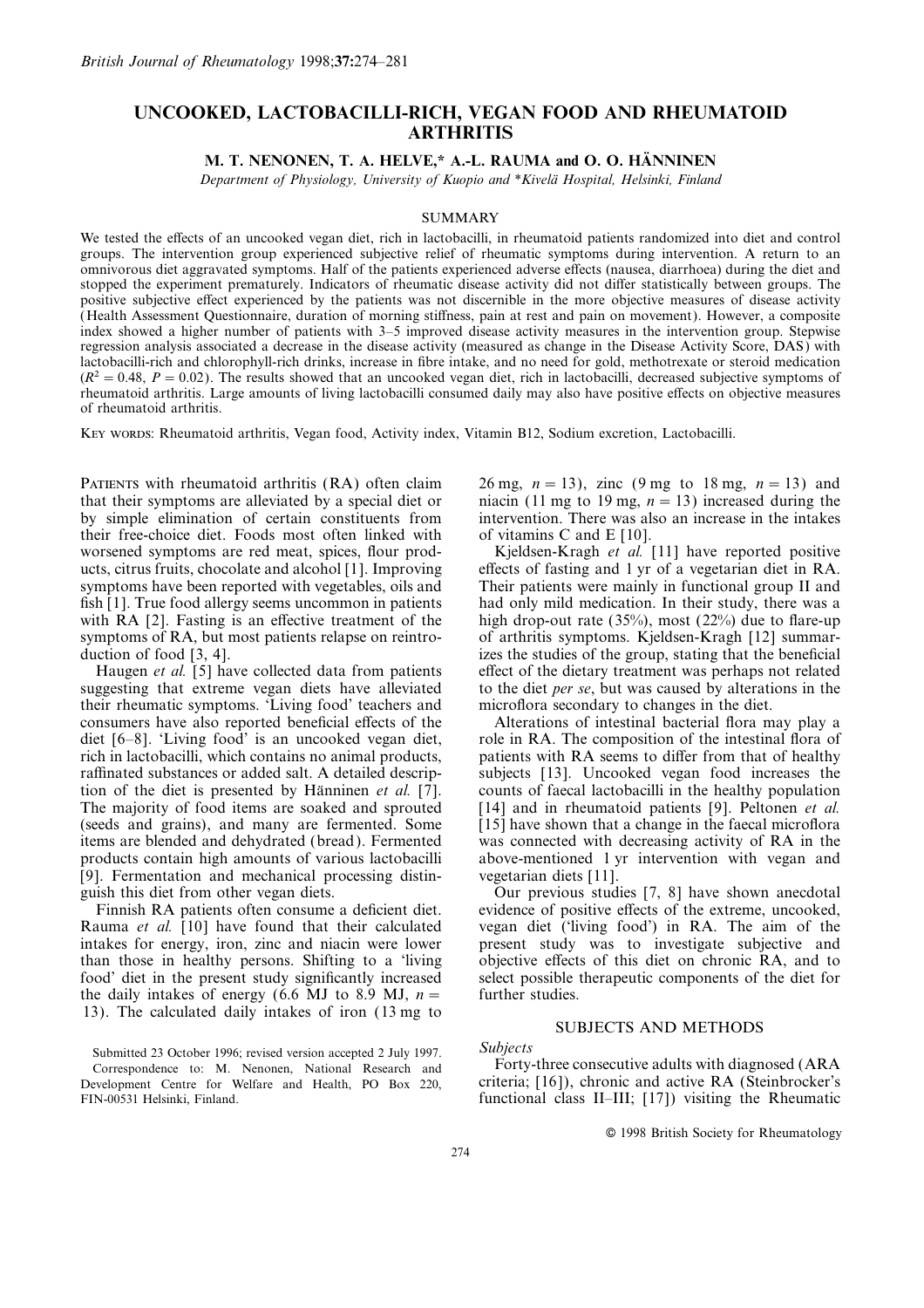Outpatient Clinic at the Kivela¨ Hospital, Helsinki, daily urinary sodium excretion. Accurate use of the Finland, were selected for the study. There were no intervention diet [7] causes a decrease in urinary refusals. All selected patients had active joint symptoms sodium excretion to less than one-third part. (more than three swollen or five tender joints) and elevated inflammatory parameters [erythrocyte sedimentation rate  $(ESR) > 20$  mm/h, or C-reactive pro-<br>tein  $(CRP) > 10$  mg/l). Patients were randomized into  $CIR$  One rheumatologist (TAH) carried out the clinical tein (CRP)  $>$  10 mg/l]. Patients were randomized into the chinical tein (CRP)  $>$  10 mg/l]. Patients were randomized into the evaluation blindly. The patients filled in questionnaires mental diet and the control group continued their recording their subjective experiences and gastrointestprevious omnivorous diet. Three intervention patients inal functions on the 0–10 scale at the beginning, in could not eat all of their diet, and two of them refused the middle, and at the end of the dietary intervention. to continue in the study after a few weeks; one stopped This questionnaire has been modified from the queslater. One suffered abdominal pains and distension. tionnaires used in our previous studies [7]. It is a One patient from the control group stopped the study modification of a visual analogue scale (VAS) with a for personal reasons, and one died of a heart attack numbered scale. Patients were interviewed after the for personal reasons, and one died of a heart attack numbered scale. Patients were interviewed after the sum interviewed after the 3 month follow-up period had ended. just after the 3 month follow-up period had ended. Study, and their experiences were collected by a struc-<br>Their data are used where adequate, no extrapolations tured discussion. Three months after the study period, Their data are used where adequate, no extrapolations

One intervention subject with high sodium excretion (diet non-compliance) and one patient from the control group (because of medication-induced hepatic toxicity)<br>
were excluded from analyses of interfering variables.<br>
None were bospitalized and all patients continued their<br>
Fasting blood, daily urine and faecal samples were None were hospitalized and all patients continued their Fasting blood, daily urine and faecal samples were<br>previous medication at the beginning. The medication collected according to normal laboratory practice. previous medication at the beginning. The medication<br>was modified when necessary on clinical grounds (by<br>rheumatologist TAH). Caffeine-containing drinks,<br>chocolate, alcohol and tobacco smoking were prohib-<br>ited in both gr

3 months, but eight patients had to stop their inter-<br>vention diet after 2 months because of nausea,<br>diarrhoea ( $n = 3$ ) or difficulties with the taste of some<br>food items. The controls stopping the follow-up after<br>the hosp food items. The controls stopping the follow-up after 2 months were selected to match these intervention subjects by age, sex, disease activity and body mass<br>index. There were no differences between the 2 and 3<br>month intervention groups, and the duration of the<br>intervention had no effects on the clinical outcome.<br>The basic d

qualified dietitian three times: the first before the intervention, the second in the middle, and the third different combinations of independent variables and at the end of the intervention. Subjects in the dietary change in weight as a percentage as covariate. at the end of the intervention. Subjects in the dietary intervention group received all the components of their The overall changes in the disease activity were daily diet from a specialized 'living food' kitchen in analysed with a composite index described by Paulus packed form. The kitchen weighed the components, *et al.* [20]. The index was calculated from the changes and the subjects recorded items they did not consume in the following six variables: ESR, number of swollen and the amount of extra food. Subjects were super- joints, number of tender joints, rheumatic pains on a vised and tutored daily by the teacher of the 'living VAS, HAQ and global patient estimate. A decrease or food' diet. The patients in the control group prepared increase of 20% or more was estimated as significant food' diet. The patients in the control group prepared increase of 20% or more was estimated as significant their omnivorous meals at their homes without and the number of significantly changed variables was their omnivorous meals at their homes without tutoring. calculated for each patient. Changes in ESR within

with UNIDAP (Unilever Dietary Analysis Program, significant. Zero values as divisor were replaced by<br>Paasivaara Ltd. Finland), and the results have been 0.01, and the clinical relevance and significance of the Paasivaara Ltd, Finland), and the results have been 0.01, and the clinical relevance and significance of the published separately [10]. The dietary compliance change in percentage was checked individually in these published separately [10]. The dietary compliance of the intervention group was followed by daily events. Separate indices were calculated for improved interviews, dietary records and by analysing their and deteriorated variables. The percentage of each

were made.<br>One intervention subject with high sodium excretion with the  $0-10$  scale.

The duration of the intervention was planned to be months after the intervention period. Most of the months but eight patients had to stop their inter-<br>malyses were carried out immediately. The samples

deviated intolerably from the normal distribution, and *Diet* normal scores calculated from the ranks [18] were used The 7 day dietary records were collected by a in statistical analysis. Analyses were performed with relation three times: the first before the MANOVA for repeated measurements [19] using

The nutrient contents of the diets were calculated normal values and <5 mm/h were judged as non-<br>th UNIDAP (Unilever Dietary Analysis Program. significant. Zero values as divisor were replaced by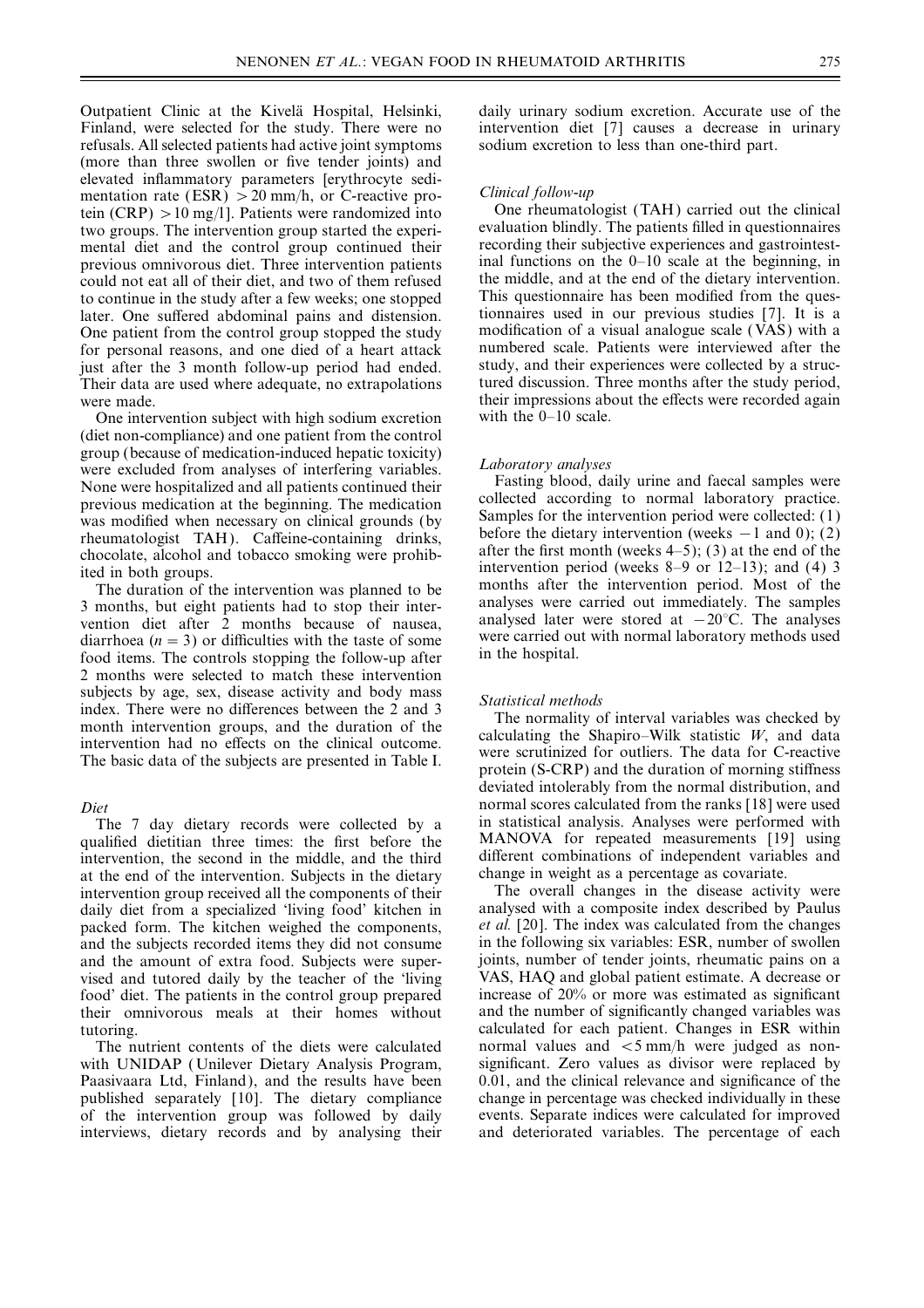|                                         | Difference<br>Intervention<br>vs control |
|-----------------------------------------|------------------------------------------|
| A. Test statistics                      |                                          |
| Randomized for study                    |                                          |
| Started the study                       |                                          |
| Completed the study                     |                                          |
| Follow-up after study                   |                                          |
| Duration of test $(2/3 \text{ months})$ | $n.s.$ *                                 |
| B. Anthropometric data                  |                                          |
| Sex: male/female                        | $n.s.$ *                                 |
| Age $(yr)$                              | $P = 0.02$ †                             |
| Height (cm)                             | n.s.†                                    |
| Weight (kg)                             | n.s.†                                    |
| Body mass index $(kg/m2)$               | n.s.†                                    |
| On pension                              | n.s. $(P = 0.06)^*$                      |
| C. History of rheumatic disease         |                                          |
| Rheumatic disease (yr)                  | n.s.†                                    |
| Seropositive disease                    | $n.s.$ *                                 |
| D. Medication                           |                                          |
| Gold (i.m. or p.o.)                     | $n.s.$ *                                 |
| Methotrexate                            | $n.s.*$                                  |
| Sulphapyridine                          | $n.s.$ *                                 |
| Steroids                                | $n.s.$ *                                 |
| Non-steroidal anti-inflammatory drugs   | $n.s.$ *                                 |
| E. Dietary compliance                   |                                          |
| Strict dietary compliance               |                                          |
| Use of fermented wheat drink<br>daily   |                                          |
|                                         |                                          |

TABLE I Test statistics (A), anthropometric data (B), history (C) and medication (D) of rheumatic disease and compliance with the diet of the intervention and control groups (E) in the 2 to 3 month intervention study with an extreme vegan diet, 'living food'. Interval data are given as means and s.p.

\*Fisher's exact test.

†*t*-test.

number of variables within the intervention and control RESULTS groups was compared with Fisher's exact test. *Patients*

The Disease Activity Score (DAS) was calculated<br>as described by the European League against and control groups with no difference in height, weight,<br>Rheumatism (EULAR; [21]). The stepwise regression body mass index, durati analysis was used to build models explaining the positivity and medication. Yet the intervention group changes in disease activity described by DAS. was vounger (49 vs 56 vr  $P = 0.02$ ) (Table I). The changes in disease activity described by DAS. was younger (49 *vs* 56 yr,  $P = 0.02$ ) (Table I). The Maximum  $R^2$  improvement, minimum  $R^2$  improve-<br>dietary compliance in the intervention group was good. Maximum  $R^2$  improvement, minimum  $R^2$  improve-<br>ment, stepwise and backward elimination methods as shown by the urinary excretion of sodium Only ment, stepwise and backward elimination methods as shown by the urinary excretion of sodium. Only were used. Medication, diet, disease history and one patient lacked a clear decrease. However, only six were used. Medication, diet, disease history and one patient lacked a clear decrease. However, only six anthropometric data served as independent variables. of the 19 subjects used all their fermented wheat

from the nomogram presented by Altman [22]. For a 1000 ml). According to the daily records, nine patients 30% change in most variables, the statistical power had minor deviations from the diet. The diet of the was  $>0.5$  at a significance level of 0.05. On pains at control group remained stable during the intervention rest, HAQ, morning stiffness, Ritchie indices, ESR, period. However, some started to use minor amounts rest, HAQ, morning stiffness, Ritchie indices, ESR, period. However, some started to use minor amounts alanine (ALAT) and  $\gamma$ -glutamyl ( $\gamma$ -GT) transferases, of 'living food' items. The patients could keep the alanine (ALAT) and  $\gamma$ -glutamyl ( $\gamma$ -GT) transferases, of 'living food' items. The patients could keep the this power was achieved for 50% changes. The variation in CRP was so high that the power to detect a blinded during the follow-up. All were on stable 50% change was only 0.25. The subjective estimates of medication and continued with least possible changes  $50\%$  change was only 0.25. The subjective estimates of patients were analysed by Mann–Whitney *U*-test. (decrease of medication for six patients in the interven-

thropometric data served as independent variables. of the 19 subjects used all their fermented wheat<br>The power of significance of the tests was calculated drink (Reiuvelac) daily (recommended amount 500– drink (Rejuvelac) daily (recommended amount 500– secret and the clinical observer (TAH) remained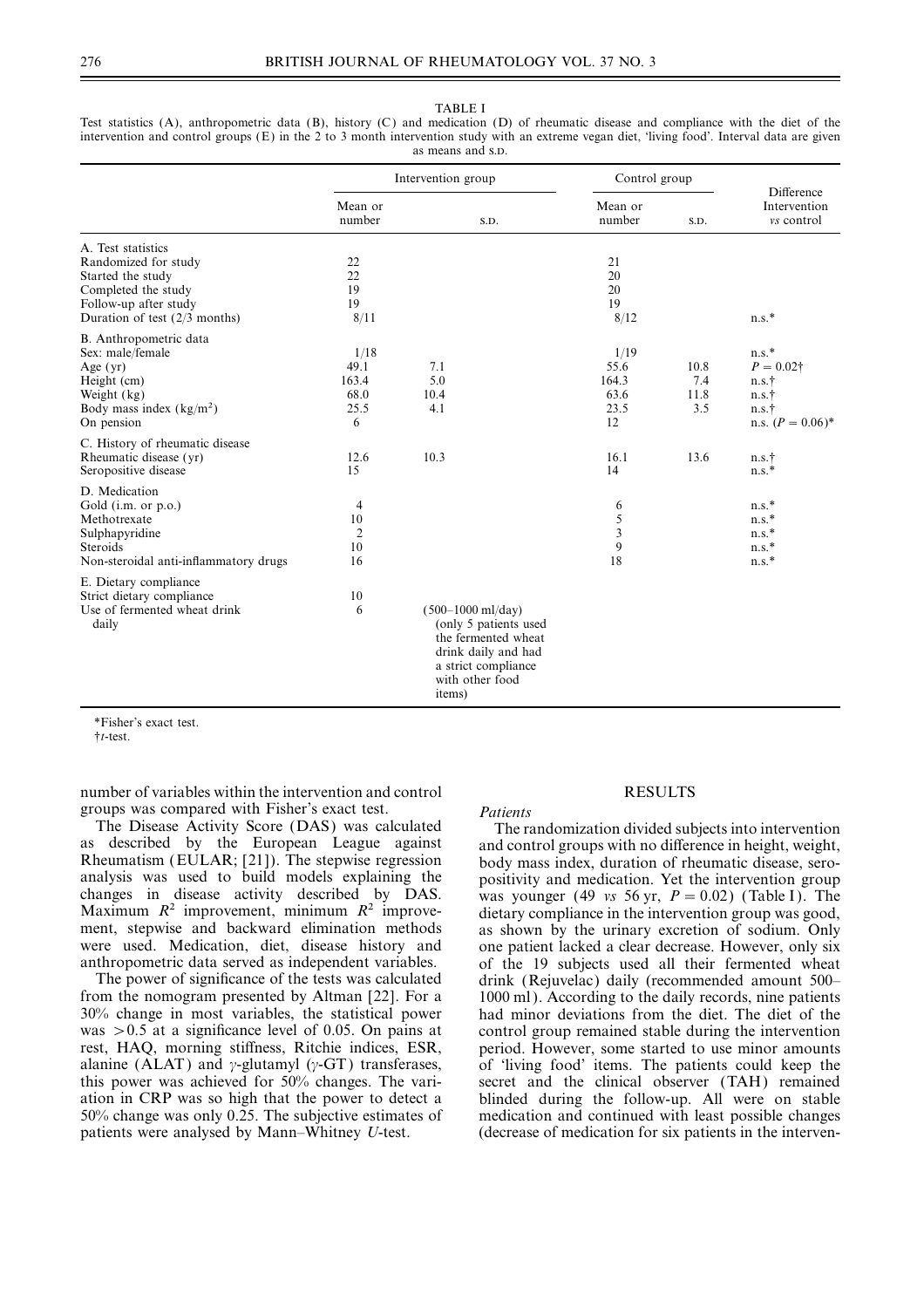weight. The difference in the weight changes between independent of the intervention diet. the groups was significant  $(P = 0.0001)$  and was not explained by medication when tested separately for methotrexate, gold and steroids (Fig. 1). *Composite indices*

aminotransferase (0.002) decreased in the intervention group. The change in weight as covariate abolished (S.D. 1.3,  $F = 3.79$ ,  $P = 0.059$ , ANOVA). There were the significance of these changes. Serum protein values in the mean amounts of deteriorated in the intervention group were significantly lower at variables  $(1.4 \text{ vs } 1.6)$ . The percentage of patients with in the intervention group were significantly lower at the end of the intervention than before it  $(P = 0.04)$ . three  $(P = 0.025)$ , four  $(P = 0.076)$  and five  $(P =$ <br>The decrease in protein levels was seen in patients on 0.05) improved variables was greater in the interven-The decrease in protein levels was seen in patients on methotrexate treatment  $(P = 0.05)$  independently of tion group (Fig. 2). This difference was nearly signithe diet. Albumin levels decreased in both groups with ficant  $(P = 0.056-0.1)$  even when the data were no effect of diet  $(P = 0.005)$ . analysed according to the intention to treat principle.

tion group ( $P = 0.0006$ ). Values already differed after ated variables was not higher in the intervention  $4-5$  weeks ( $P = 0.02$ ). This decrease was strongest in group.<br>the most compliant diet subgroup (used the diet with A decrease in disease activity, as measured as a the most compliant diet subgroup (used the diet with no aberrations and consumed all the fermented wheat change in the DAS [21], during the intervention was drink daily). Their values decreased from 308 to associated in a stepwise regression model ( $R^2 = 0.48$ , 179 pmol/l (*P* for combined effect of accuracy of diet  $P = 0.02$ ) with increasing daily amounts of wheat grass 179 pmol/l (*P* for combined effect of accuracy of diet  $P = 0.02$ ) with increasing daily amounts of wheat grass and use of drink = 0.05). Serum calcium (corrected drink and fermented wheat drink, increased intake of and use of drink = 0.05). Serum calcium (corrected drink and fermented wheat drink, increased intake of for serum protein) decreased in both groups  $(P =$  dietary fibre, and decreased intake of iron during the 0.0001). Serum sodium  $(P = 0.0001)$  levels decreased intervention, and no need for gold, methotrexate or in both groups in the first half of the intervention. steroid medication at entry (Table III). In the interven-Daily excretion of sodium decreased  $(P = 0.0001)$  to tion group as a whole, the changes in DAS were not one-fourth of the pre-test level in the dietary interven- statistically significant (given as mean/95% confidence tion group, whereas excretion of potassium increased interval at the beginning, in the middle, at the end (*P*= 0.02). and 3 months after: 3.26/2.88–3.63, 3.12/2.73–3.50,

intervention diet in rheumatic pains, rheumatic joint measures). swelling, morning stiffness and general impression (Table II). Most of the control group experienced no<br>
change. The difference was statistically significant<br>
(Mann-Whitney *I*-test  $P < 0.03$ ) When the interven-<br>
This study showed that an uncooked vegan diet rich (Mann–Whitney *U*-test,  $P < 0.03$ ). When the interven-<br>tion was over the majority of intervention patients in lactobacilli, 'living food', caused subjective improvetion was over, the majority of intervention patients in lactobacilli, 'living food', caused subjective improve-<br>reported either no change or a negative change in the symptoms of RA. The objective measures<br>above-mentioned above-mentioned parameters  $(P < 0.01)$ , except the ability to move. Correlation analysis showed that separately. Two indices describing the activity of RA the subjective estimates of disease activity were mainly were used to analyse the results (composite index by dependent on the number of tender joints (Pearson Paulus, DAS by van der Heijde). Both indices showed correlation coefficients  $0.41-0.6$ ,  $P = 0.02-0.0001$ ). a therapeutic effect of the dietary intervention with

CRP, ESR, B-haemoglobin, B-thrombocyte count, Ritchie index, HAQ, morning stiffness, VAS for pains (48%) responsible for the observed decrease in the at rest and on movement did not behave statistically disease activity index: fermented wheat drink, wheat at rest and on movement did not behave statistically disease activity index: fermented wheat drink, wheat differently in the intervention and control groups. The grass drink, dietary fibre and iron. These factors are differently in the intervention and control groups. The steroid users in both groups had an 18% lower number indicators of compliance with the 'living food' diet.<br>of tender ioints  $(P = 0.02)$  with a decrease at the end Fermented wheat drink (Reiuvelac, [6]), the water of tender joints ( $P = 0.02$ ) with a decrease at the end of the study and 40% lower swollen joint numbers  $(P = 0.002)$ . The CRP values of the intervention group mixture (fermented for 48 h with freshly cut wheat

tion and for three patients in the control group, had a rising tendency at 3–6 months after intervention increase of medication for one control patient). ( $P = 0.15$ ) (Fig. 1). ESR increased during the inter-<br>The intervention group lost weight,  $\sim 9\%$ , during vention period in both groups. This rise was seen The intervention group lost weight,  $\sim 9\%$ , during vention period in both groups. This rise was seen the intervention, while the controls gained  $\sim 1\%$  of in methotrexate users (40%,  $P = 0.03$ ), and it was in methotrexate users (40%,  $P = 0.03$ ), and it was

The composite index, after Paulus [20], for changes *Laboratory values* in disease activity showed in the intervention group Serum alkaline phosphatase ( $P = 0.01$ ) and alanine an improvement of 20% or more in 2.9 variables (s.p. ninotransferase (0.002) decreased in the intervention 1.7). In the control group, only 2.0 variables improved Serum vitamin B12 levels decreased in the interven- The percentage of patients with one or two deterior-

dietary fibre, and decreased intake of iron during the 3.01/2.54–3.48 and 3.13/2.70–3.57 in the interven-*Subjective effects*<br>Most patients in the dietary intervention group 3.46/3.02–3.90 and -3.56/3.18–3.94 in the control Most patients in the dietary intervention group  $3.46/3.02-3.90$  and  $-3.56/3.18-3.94$  in the control experienced positive subjective changes during the group respectively;  $P = 0.7$ , MANOVA for repeated group, respectively;  $P = 0.7$ , MANOVA for repeated

were used to analyse the results (composite index by 'living food' or an effect of some of its components on

*Activity measures of rheumatoid arthritis*<br> **EXPACTE:** The following group of dietary factors was partially<br> **EXPACTE:** The following group of dietary factors was partially phase of germinated wheat seeds and water  $(1:3)$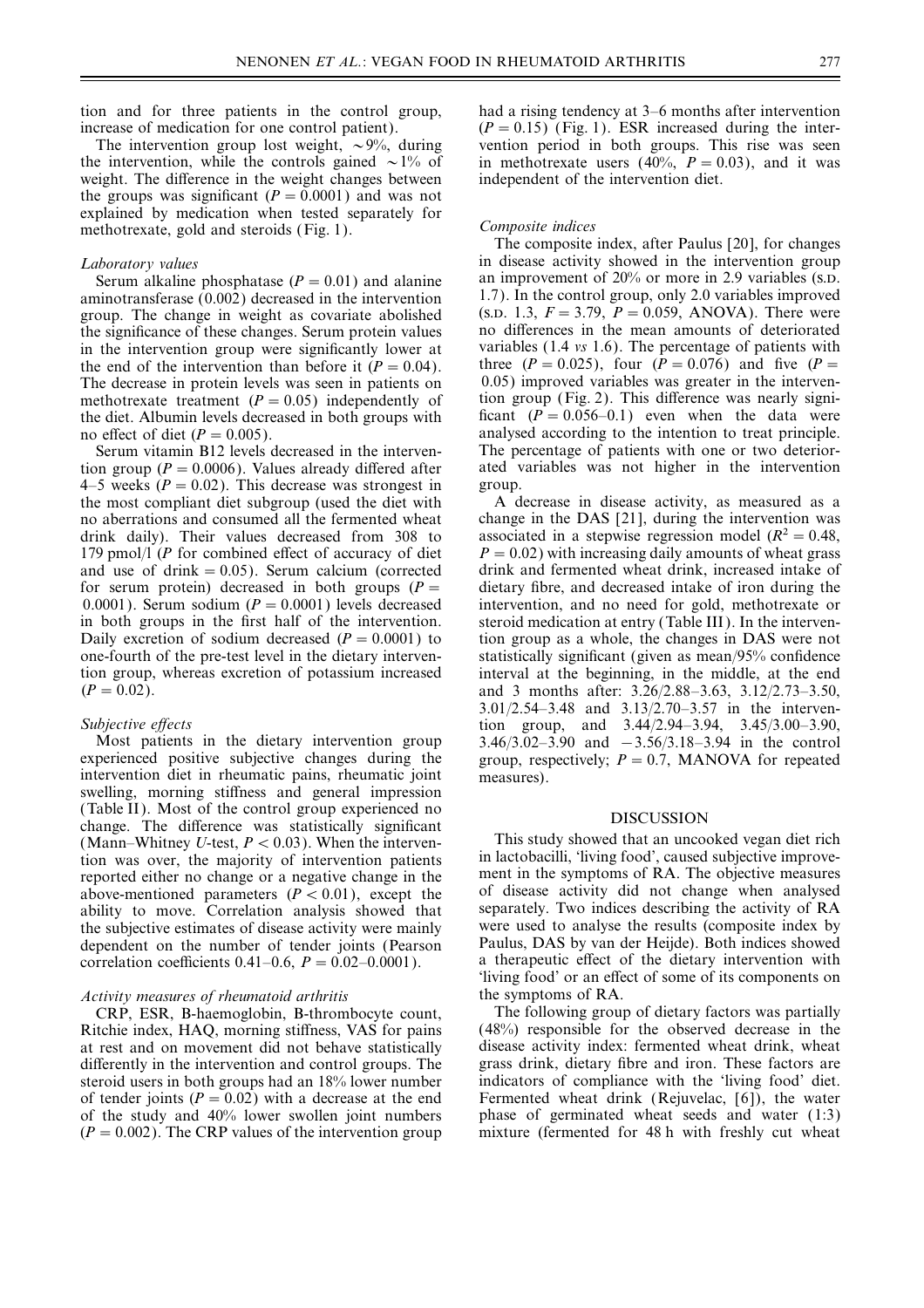

FIG. 1.—The results of the clinical and laboratory follow-up of the intervention and control groups in the 2 to 3 month intervention study in rheumatoid arthritis patients ( $N = 39$ ) randomized to either intervention group starting an extreme vegan diet, 'living food', for 2–3 months and omnivorous controls. Data were collected during and 3 months after the dietary intervention. Periods used in the figures are: Start, at the beginning of the intervention; Middle, in the middle of the intervention; End, at the end of intervention (2 to 3 months); After, 3 months after the intervention. Data are given as means and 95% confidence interval (95% CI). Intervention group,  $-\blacksquare$ ; control group,  $-\blacksquare$ ; regular use of fermented wheat drink,  $\cdots \Box \cdots$ ; no regular use of fermented drink,  $\cdots \bigcirc \cdots$ . Statistical significance (MANOVA for repeated measurements) is given as *P* values for the effects of time alone/effects of division to intervention *vs* control groups/effects of consuming fermented wheat drink.

grass), gives large amounts  $(2.4-4.5\times10^{10}/day)$  of effects on other bacteria in the gut and regulate their viable *Lactobacillus plantarum* and *L. brevis* strains number [23–25]. The role of lactobacilli is further viable *Lactobacillus plantarum* and *L*. *brevis* strains number [23–25]. The role of lactobacilli is further counts of faecal lactobacilli were higher in the interven-<br>tion group [9] and their faecal *β*-glucuronidase activity of Kjeldsen-Kragh [11] and in this intervention, the decreased during the study  $(P = 0.04, MANOVA$  for positive clinical effect was associated with a change in repeated measurements). Lactobacilli have many the colonic microflora.

supported by the findings of Peltonen *et al.* [15] and of Kjeldsen-Kragh [11] and in this intervention, the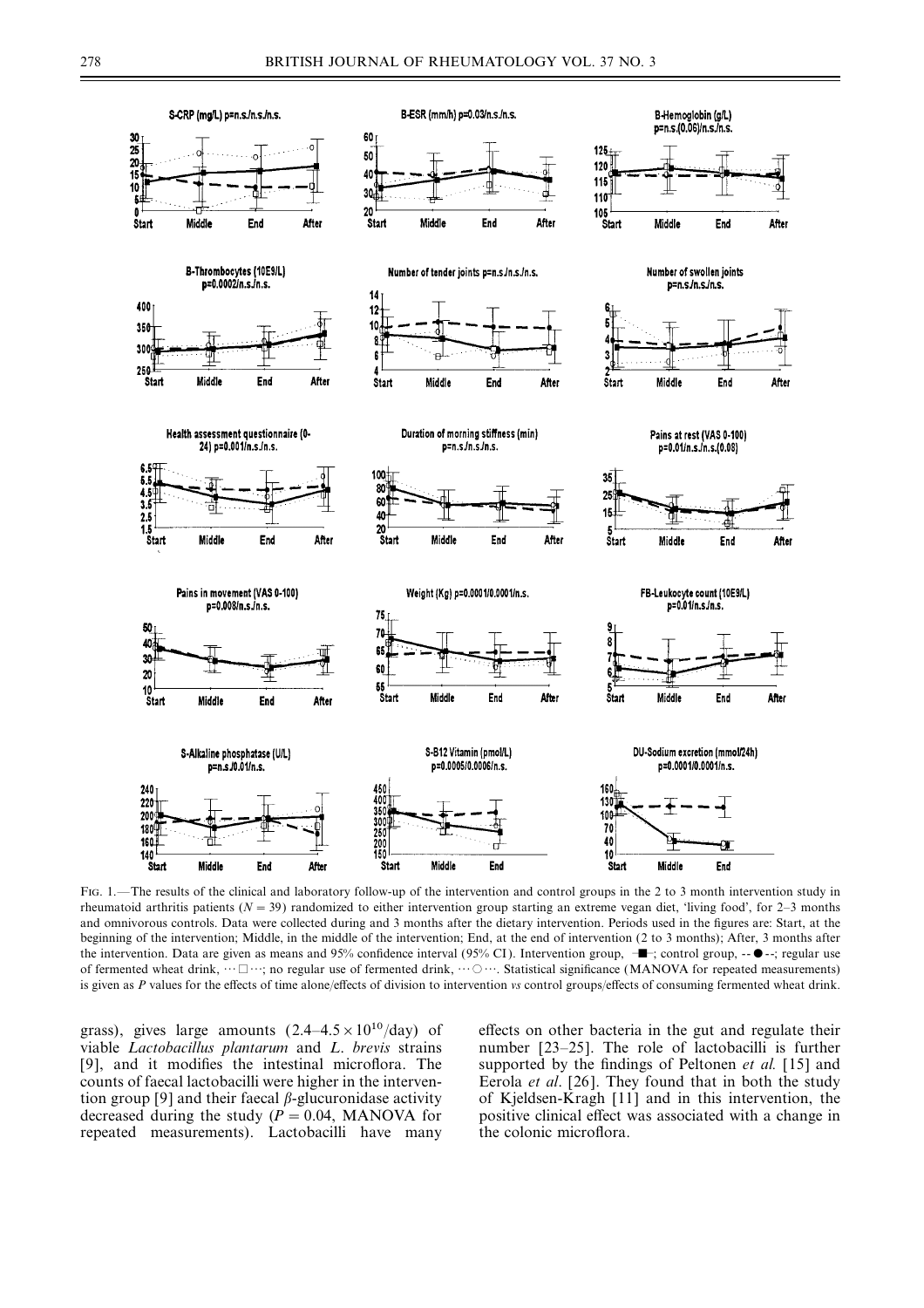Intervention group Control group Positive No Negative No Positive No Negative No change change change answer\* change change change answer† Total Difference During the intervention period **Rheumatic pains** 14 2 3 3 4 12 1 3 42  $P = 0.03$ <br> **Swelling of joints** 15 5 0 2 4 11 2 3 42  $P = 0.003$ <br> **Morning stiffness** 16 4 0 2 3 13 1 3 42  $P = 0.0003$ Swelling of joints 15 5 0 2 4 11 2 3 42  $P = 0.003$ <br>
Morning stiffness 16 4 0 2 3 13 1 3 42  $P = 0.0008$ Morning stiffness 16 4 0 2 3 13 1 3 42  $P =$ <br>Ability to move 11 5 4 2 4 13 0 3 42 n.s. Ability to move  $\begin{array}{ccccccccccccc}\n11 & 5 & 4 & 2 & 4 & 13 & 0 & 3 & 42 & n.s.\n\end{array}$  General impression  $\begin{array}{ccccccccccccc}\n14 & 3 & 3 & 2 & 5 & 13 & 0 & 2 & 42 & P = 0.03\n\end{array}$ General impression 14 3 3 2 5 13 0 2 42  $P = 0.03$ After the intervention period **Rheumatic pains** 2 8 8 4 4 14 0 2 42  $P = 0.007$ <br> **Swelling of joints** 3 7 9 3 4 14 0 2 42  $P = 0.004$ Swelling of joints 3 7 9 3 4 14 0 2 42  $P = 0.004$ <br>Morning stiffness 3 7 9 3 3 15 0 2 42  $P = 0.005$ Morning stiffness 3 7 9 3 3 15 0 2 42<br>Ability to move 2 11 6 3 2 13 1 4 42 Ability to move  $\begin{array}{cccccccc} 2 & 11 & 6 & 3 & 2 & 13 & 1 & 4 & 42 & \text{n.s.} \\ 1 & 6 & 3 & 2 & 13 & 1 & 4 & 42 & \text{n.s.} \\ 1 & 1 & 1 & 1 & 1 & 4 & 42 & \text{n.s.} \\ 1 & 1 & 1 & 1 & 1 & 1 & 4 & 42 & \text{n.s.} \\ 1 & 1 & 1 & 1 & 1 & 1 & 1 & 1 \end{array}$ General impression 5 5 9 3 4 13 1 2 42  $P = 0.07$  n.s.

The subjective estimates of the rheumatoid patients about their disease symptoms during and after dietary intervention (uncooked, lactobacillirich, vegan food in the test group). Data were collected immediately and 3 months after completion of the study on  $0-10$  scales ( $5=$  no change). Significant difference between groups was tested with the Mann–Whitney *U*-test (from the original 0–10 scale material )

\*Two patients stopped the diet after a few weeks, one later; some patients left some qustions unanswered.

†One patient stopped the study for personal reasons and one died just after the intervention period. Some patients left some questions unanswered.



analysis of 42 patients) and for the patients completing the 2 to 3

 $\overline{a}$ 

5

6

0%  $\overline{\mathbf{0}}$ 

 $\overline{1}$ 

 $\overline{2}$ 

 $\overline{3}$ 

Number of Variables Worsener

TABLE III Stepwise regression analysis of the disease activity score (DAS) for the change in the rheumatic disease activity during the 2 to 3 month intervention period (maximum  $R^2$  improvement method, d.f. = 8) in a group ( $\overline{N}$  = 39) of rheumatoid arthritis patients randomized to either an uncooked vegan or omnivorous diet

| $R^2$ for the model<br>F<br>Prob > F                          | 0.48<br>2.92<br>0.02  |      |               |
|---------------------------------------------------------------|-----------------------|------|---------------|
| Variable                                                      | Parameter<br>estimate | F    | Prob $\geq F$ |
| Intercept                                                     | $-0.8498$             | 7.10 | 0.013         |
| Gold $(p.o. or i.m.)$                                         | 0.2949                | 1.30 | 0.266         |
| Fermented wheat drink<br>(ml/day)                             | $-0.0004$             | 0.80 | 0.378         |
| Wheat grass juice (ml/day)                                    | $-0.0088$             | 3.99 | 0.057         |
| Methotrexate                                                  | 0.5450                | 4.74 | 0.039         |
| Steroids                                                      | 0.2886                | 1.70 | 0.204         |
| Change of fibre intake $(\% )$                                | $-0.0074$             | 3.98 | 0.057         |
| Change of iron intake $(\% )$                                 | 0.0094                | 7.75 | 0.010         |
| Daily urinary sodium<br>excretion at the start<br>(mmol/24 h) | 0.0032                | 1.92 | 0.178         |

The other drink, wheat grass drink, is consumed at 50–150 ml/day. It is pressed from fresh wheat grass Fig. 2.—The 2 to 3 month intervention study in rheumatoid arthritis and presumably contains high amounts of chlorophyll patients  $(N = 39)$  randomized to either intervention group starting and coumarin [27]. Its effects are unknown. The daily intake of dietary fibre increased 2- to 4-fold when an extreme vegan diet, 'living food', for 2–3 months and omnivorous<br>controls. Percentage of patients in the intervention and control<br>groups with at least 20% improvement or worsening in 0–6 of the<br>following variables: ESR, significance is calculated with Fisher's exact test and the results are<br>given as *P* values for all randomized patients (intention to treat calculated daily intake of iron by 98% [10]. The<br>analysis of 42 patients) and for month intervention ( $N = 39$ ). absorption of iron was probably impaired. There is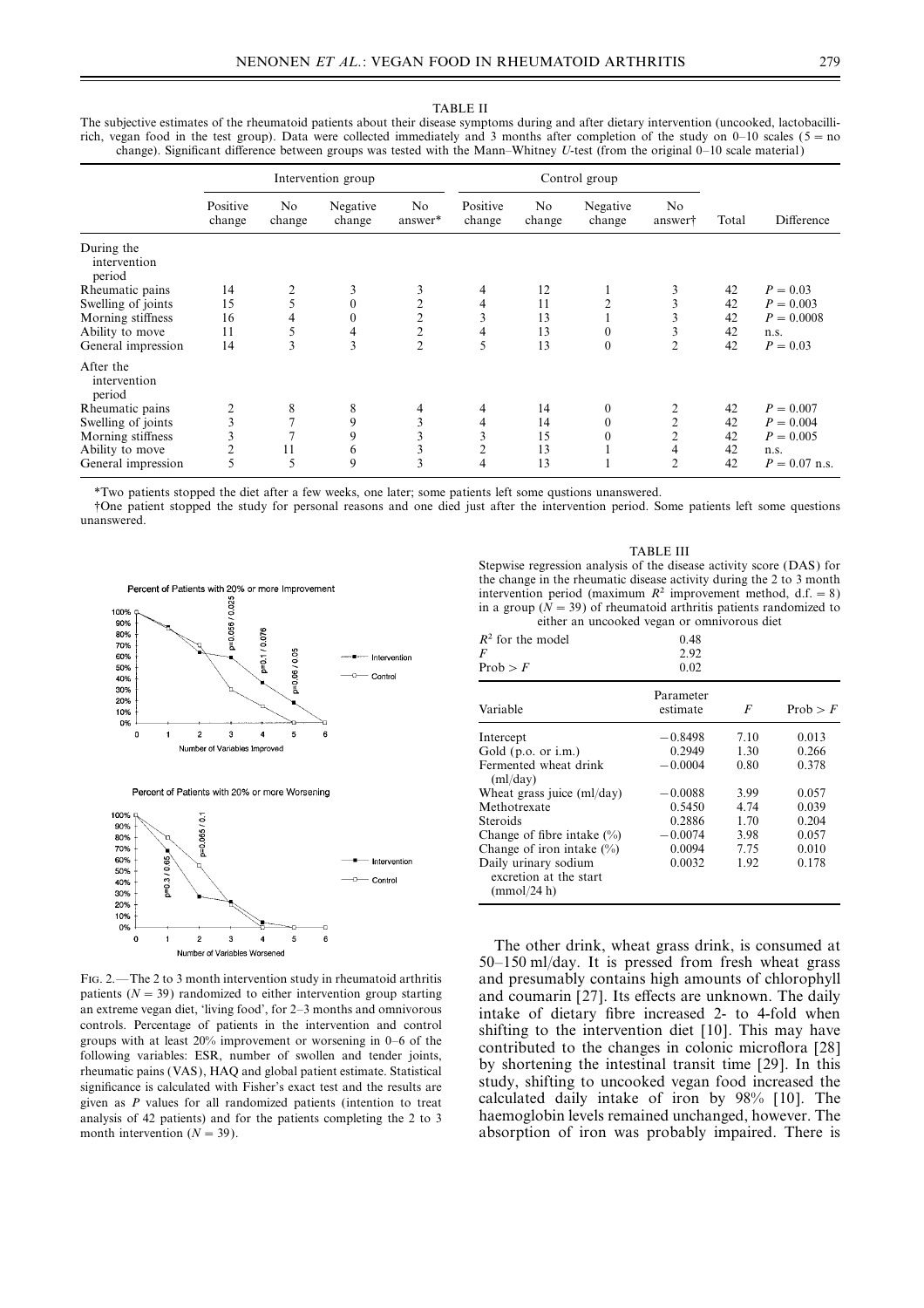[30], and Haugen *et al.* [31] have shown a negative tender joints. Thus, their estimates may have been correlation between serum iron and ESR. influenced by even small variation in their status and

diet was not hypocaloric, but it caused a decrease in strange and 'mystic' diet. body weight of 9%. This may be due to the low When the results of this study are compared with biological availability of the energy-vielding nutrients those of the minocycline intervention studies [33, 34]. that was caused by the insufficient food processing and the most striking difference is the almost total lack of the high fibre content of the diet  $(42 g/day; [10])$ . It subjective improvement in the subjective variables could also result from the difficulties experienced with during the antibiotic treatment. However, both types the diet (nausea, etc.). The loss of weight could have of interventions probably caused changes in the intestinfluenced the immune response and explained part of inal microflora. One explanation for this discrepancy the results. On the other hand, the multivariate analysis could be either less placebo effect in the double-blind of variance does not support this. The calculated antibiotic intervention or differences in the gastrointestcontent of the experimental diet covered most of the inal effects of these studies (selection of bacteria?). recommended daily requirements [10]. The calculated Many recorded parameters behaved differently in daily protein intakes in the intervention group patients with different medications (methotrexate, sterincreased from 58 to 80 g/day; in the control group, oids, etc.). Many of these effects probably have no real the intake was stable (57–59 g/day; [10]). These values significance because of the small number of patients in are near to those measured in long-term users of this each group. The effect of dietary manipulation might diet (48 g/day; [32]). The lowered serum albumin be better studied without drugs, but this was considered values were found in both groups and were not solely unethical. The association of decreasing disease activity associated with the intervention diet. Achieving this with no need for arthritis-specific drugs may denote a kind of daily intake demands that all food items are better effect of the diet in less active disease. consumed in recommended amounts. This is not always This study showed that subjective relief of the symppossible because of the unfamiliar taste and the strenu- toms of the RA could be achieved with a radical ous and time-consuming processing of some items. It dietary manipulation (uncooked extreme, lactobacillicorrected many deficiencies in the diet of the RA no significant effects on the separate objective disease patients studied by Rauma *et al.* [10]. This alone may markers (CRP, ESR, joint counts, etc.). The activity have had positive effects on the patients in the interven-<br>index calculated from four disease activity indicators tion group. The results of regression analyses did not, did, however, find a statistically significant connection however, support this hypothesis. The stepwise regres-<br>between compliance with the tested diet and the sion analyses did not include changes in the problem- decrease in disease activity. atic nutrients in the models explaining positive

Half of the patients experienced adverse effects The authors thank all their brave and patient (nausea, diarrhoea) during the diet and stopped the patients, Dr E. Leskinen (Kivelä Hospital), J. Laakso experiment prematurely, three during the first days or and I. Ruokonen (MILA Ltd) for laboratory analyses. experiment prematurely, three during the first days or and I. Ruokonen (MILA Ltd) for laboratory analyses, weeks and eight after 2 months. There were no severe Mrs M. Svennevig (Green-Way restaurant) for providside-effects caused by the diet, but the high premature ing the diet and tutoring the intervention group, Mrs cessation rate shows that extreme diets are not good L. Pajanne ( Kivela¨ Hospital ) for the practical arrangefor every patient. Caution and sound rationing is ments in the rheumatology out-patient clinic, Mrs A.

as in the Kjeldsen-Kragh *et al.* [11] study. Exclusion Foundation. of the unfavourable patients in their study may have caused this difference. The patients in the present study REFERENCES also had a more severe disease history and used more 1. Garrett SL, Kennedy LG, Calin A. Patients' perceptions medications. When the same kind of composite index of disease modulation by diet in inflammatory (rheumatmedications. When the same kind of composite index  $\theta$ [20] was used in both studies, the proportions of oid arthritis/ankylosing spondylitis) and degenerative patients with at least 20% improvement in at least five arthropathies. Br J Rheumatol 1993;32(suppl. 2):43. patients with at least 20% improvement in at least five arthropathies. Br J Rheumatol 1993;32(suppl. 2):43.<br>
variables were 30.6% [11 | 15] and 21.1% (the present 2. van de Laar MAFJ, van der Korst JK. Rheumatoid

variables were 30.6% [11, 15] and 21.1% (the present study). The difference in these percentages was not<br>significant (difference 9.5%, 95% CI -35 to 16%).<br>The discrepancy between the subjective experiences<br>of the patients basically the same phenomena (HAQ, duration of 4. Hafström I, Ringertz B, Gyllenhammar H, Palmblad J, morning stiffness, pain at rest and pain on movement) Harms-Ringdahl M. Effects of fasting in disease activity, deserves a mention. The patients seemed to link their neutrophil function, fatty acid composition, and leukotri-

evidence about alterations in iron metabolism in RA subjective experiences mainly with the number of The calculated energy intake of this experimental strengthened by the great expectations caused by the

those of the minocycline intervention studies [33, 34],

rich vegan diet, 'living food'). There were, however,

### **ACKNOWLEDGEMENTS**

Mrs M. Svennevig (Green-Way restaurant) for providneeded both from the patient and the doctor. Rokka for her help in the dietary analyses, and Dr H. The indicators of disease activity behaved as Lenzner (University of Tarto) for analysis of the faecal expected. The changes were not statistically significant bacteria. This study was supported by the Juho Vainio bacteria. This study was supported by the Juho Vainio

- 
- 
- 
-